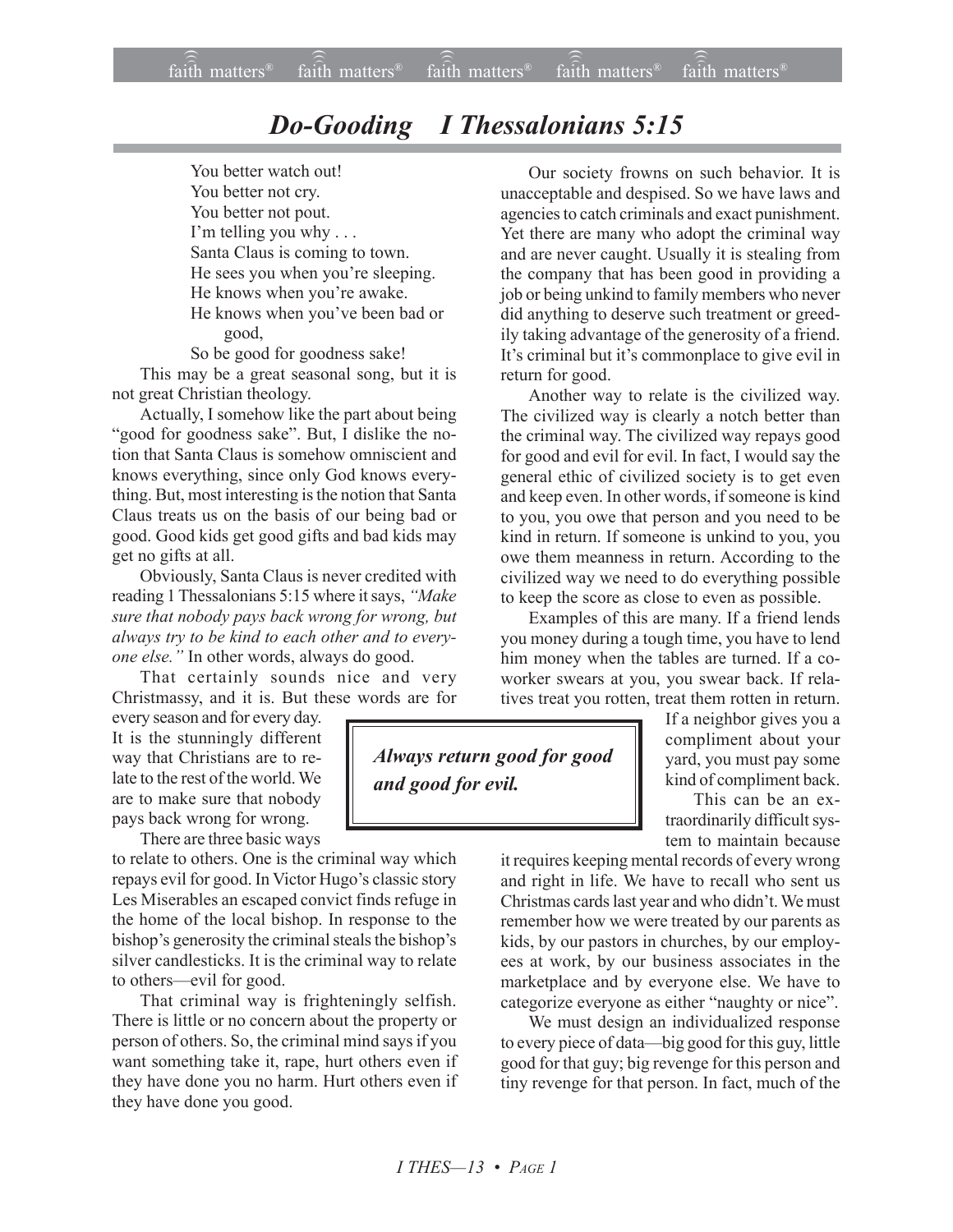energy of life is expended keeping track and keeping even. It is an enormous job.

What makes it worse is that we make mistakes. Occasionally we are nice to someone who has hurt us or we're erroneously mean to someone who didn't deserve it. That kicks in their system of getting even and requires us to be extra mean or extra nice to straighten things out the next time around. It is the civilized way—good for good; evil for evil. Certainly the civilized way is considered a notch better than the criminal way. But it is not the best way, nor is it the Christian way.

The Christian way is to repay good for evil. 1 Thessalonians 5:15 says, "Make sure that nobody" *pays back wrong for wrong, but always try to be kind to each other and to everyone else.*" It is such a simple system. There are no records to keep or scores to settle. It is good for good or good for evil. It is giving good either way, no matter what. It is the way of Jesus.

We pray it in the Lord's Prayer: "Our Father ... *forgive us our trespasses as we forgive those who trespass against us.*" We hear Jesus preaching it in the Sermon on the Mount in Matthew 5:38-42:

> *ìYou have heard that it was said, ìEye for eye, and tooth for tooth.î But I tell you, Do not resist an evil person. If someone strikes you on the right cheek, turn to him the other also. And if someone wants to sue you and take your tunic, let him have your cloak as well. If someone forces you to go one mile, go with him two miles. Give to the one who asks you, and do not turn away from the one who wants to borrow from*  $you.$

Jesus put it differently in Matthew 18:22. When Peter asked how many times to forgive someone who sinned against him, Jesus told him *i*seventy-seven times"—an infinite number. And Jesus added in Luke 6:30-31, "Give to everyone *who asks you, and if anyone takes what belongs to you, do not demand it back. Do to others as you would have them do to you.*"

But the New Testament doesn't limit this behavior to the sayings of Jesus. The apostle Paul writes in Romans 12:17, "Do not repay anyone *evil for evil. Be careful to do what is right in the* eyes of everybody." He continues in Romans 12:21, *ìDo not be overcome by evil, but overcome evil with good.*" And in 1 Peter 3:9 we read, "Do *not repay evil with evil or insult with insult, but with blessing ....*"

Let there be no doubt about what is the Christian way. We may agree or disagree with it. We may want to offer specific situations and argue personal exceptions. But let us not argue that the Bible says that the Christian way is very, very different from the criminal way or the civilized way. The way of Jesus Christ is to make sure that nobody repays wrong for wrong. Always return good for good and good for evil.

But, how do we do that? 1 Thessalonians 5:15 goes on to say, *ì. . . always try to be kind to each* other and to everyone else.<sup>"</sup> That's an interesting expression—"always try to be kind." It sounds like we ought to at least give it our best shot but there are some characters and some circumstances where it just won't work.

That's really not what is meant here. The Greek word means to "pursue eagerly and earnestly". In other words, really want to be kind. Don't take the attitude that says, "Well, I'll try to be nice for a little while, but it won't work with that nerd!" Rather, we are to be like Jesus. We are to be patient even when provoked. We are to strive to say kind things to people who say unkind things to us, to feel love for others we might not be inclined to love and to be nice no matter what.

We know what it means to be eager to get a date. We know what it means to be eager to get even. We know what it means to earnestly desire the Vikings to win the Super Bowl. Well, take that same idea of eagerness and understand that Christians are those who are eager to be kind to everybody.

A new book came in my mail this week with an interesting story in it about a neighbor who was outraged by two chickens that wandered into his vegetable patch. He grabbed the chickens, wrung their necks and threw them back over the fence.

The chickens were still flapping their wings when the woman came running out of the house. Her children were hiding but watching to see what she would do. She took the dead chickens, plucked and cleaned them and made them into two chicken pies. When the pies were finished she took one of them to the neighbor across the fence and gave it to him as a gift along with an apology for any damage the chickens had done to his vegetable garden.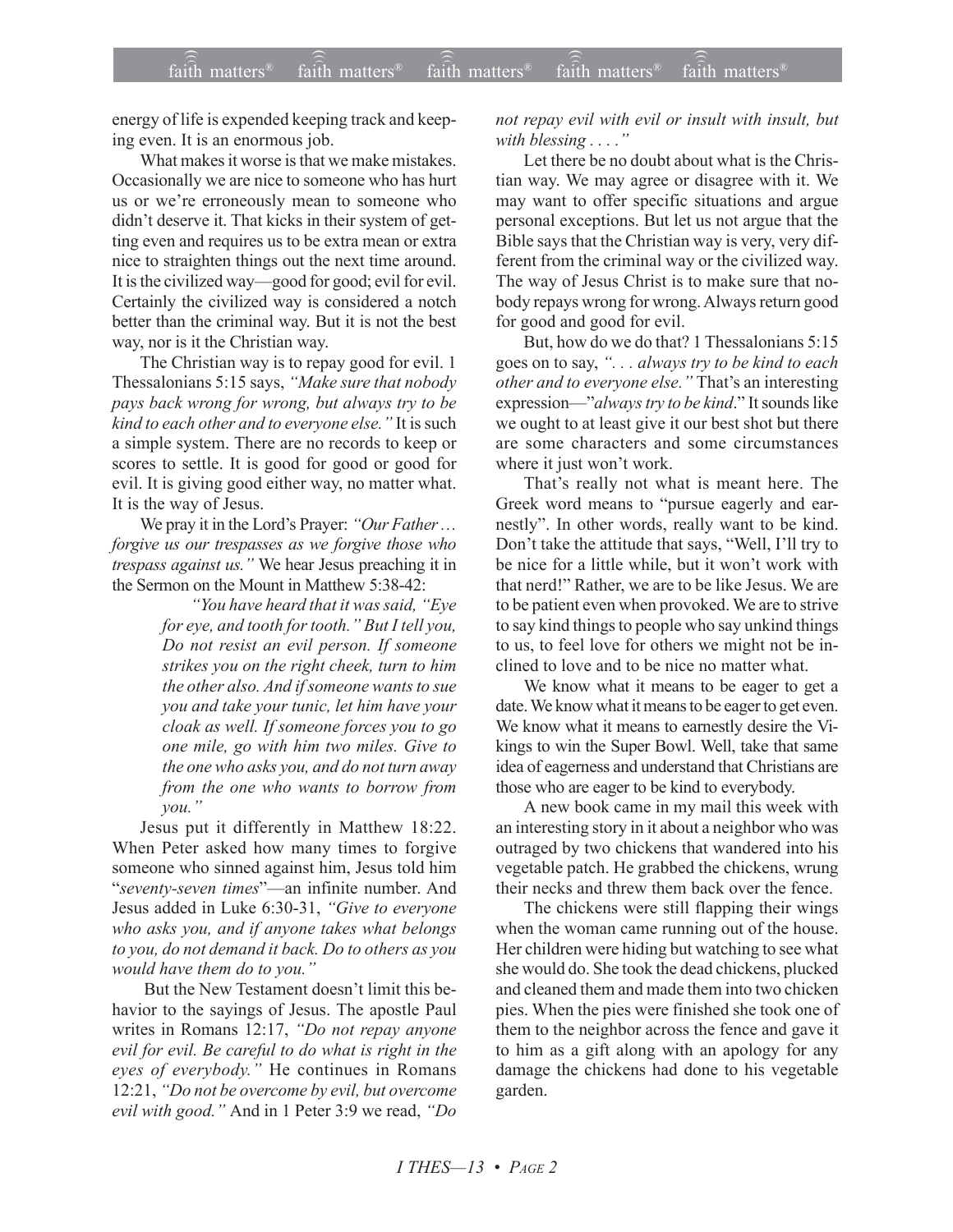## $\widehat{\widehat{\mathfrak{tair}}}$  matters  $^{\circ}$  faith matters faith matters  $^{\circ}$  faith matters faith matters  $^{\circ}$  $f$ aith matters<sup>®</sup> faith matters<sup>®</sup> faith matters<sup>®</sup>

She lived what 1 Thessalonians 5:15 teaches! She refused to repay wrong for wrong. She was eager to be kind. She chose the Christian way.

Let me add, we all have neighbors killing our chickens and throwing them over our fences. We then must choose what to do. We can shout. We can sue. We can shoot. But the Christian way is to ì*always try to be kind*î.

Take note that it is not generic kindness; it is personal kindness . . . *ìalways be kind to each other.*" There is a sad but true assumption here. It is the assumption that Christians will be wronged by other Christians. Do I need to tell you that Chris-

tians cheat each other? Do I need to tell you that Christians are unkind? Do I need to tell you that Christians gossip or lie or lose their tempers or abuse or are immoral?

Some of us (many of us!) know from painful personal experience. Some of us have brothers and sisters in Christ who will

not speak to us, who owe us money, who speak to us in demeaning words, who consider us enemies. The issue is not that Christians may be wronged by other Christians; the issue is how we respond.

Always try to be kind to each other. When another Christian wrongs you, respond every time-ALWAYS-with kindness. Always be kind to each other. Always! Always! No exceptions! Every time!

With some hesitation, let me tell you a personal experience. Many years ago there was a young man who deeply hurt me. He said and did some things that were unkind. He spread some rumors that were untrue. I remember going home one day in the middle of the day and lying face down in the bed and crying, asking God what to do. Part of me wanted to do the civilized thing and get even. But God, at least that time, graciously pushed me to do the Christian thing and to be kind, even though wronged.

Years passed. He moved away. We also moved. Then one day our phone rang and I answered it. The caller didn't identify himself but asked me to

 *Perhaps the greatest evidence of the power of Christ in our lives is in our kindness to non-Christians when they are unkind to us.*

guess who he was. I knew the voice well and called him by name. He said he called to thank me for treating him right when he had treated me wrong.

I realize from that experience that the scripture is really true. As Christians we should always be kind to each other. No matter how we're treated.

But our kindness is not to be limited just to other Christians. 1 Thessalonians 5:15 goes on to say that we should "always try to be kind to each *other and to everyone else.*" Perhaps the greatest evidence of the power of Christ in our lives is in our kindness to non-Christians when they are unkind to us.

> During the Middle Ages in Europe there was a severe persecution against followers of Jesus Christ. In fact, many of them were martyred. One very cold winter night a Christian man was being pursued across the ice by soldiers who were out to get him. He made it safely to the other side and to freedom when the ice broke and the soldiers fell in. What would you do?

He decided to risk his own life to go back. Crawling on his belly across the ice he saved one of the soldiers. Then the two of them worked together to save the next until all the soldiers were saved. And what was his reward? They arrested him, tried him and executed him. Yet there are those who say that his one astonishing act of Christian kindness did more to win that region of northern Europe to Jesus Christ than all the combined soldiers that ever marched and all the sermons that were ever preached.

There is enormous power in the Christian way of kindness. Certainly the Thessalonians knew this. They were harassed and persecuted by both Jews and Gentiles. It would have been understandable for them to retaliate. It would have been easy for them to become bitter. But instead, they became one of the few 1<sup>st</sup> century churches to survive until 1988. That was because they made sure that nobody paid back wrong for wrong but always tried to be kind to each other and to everyone else.